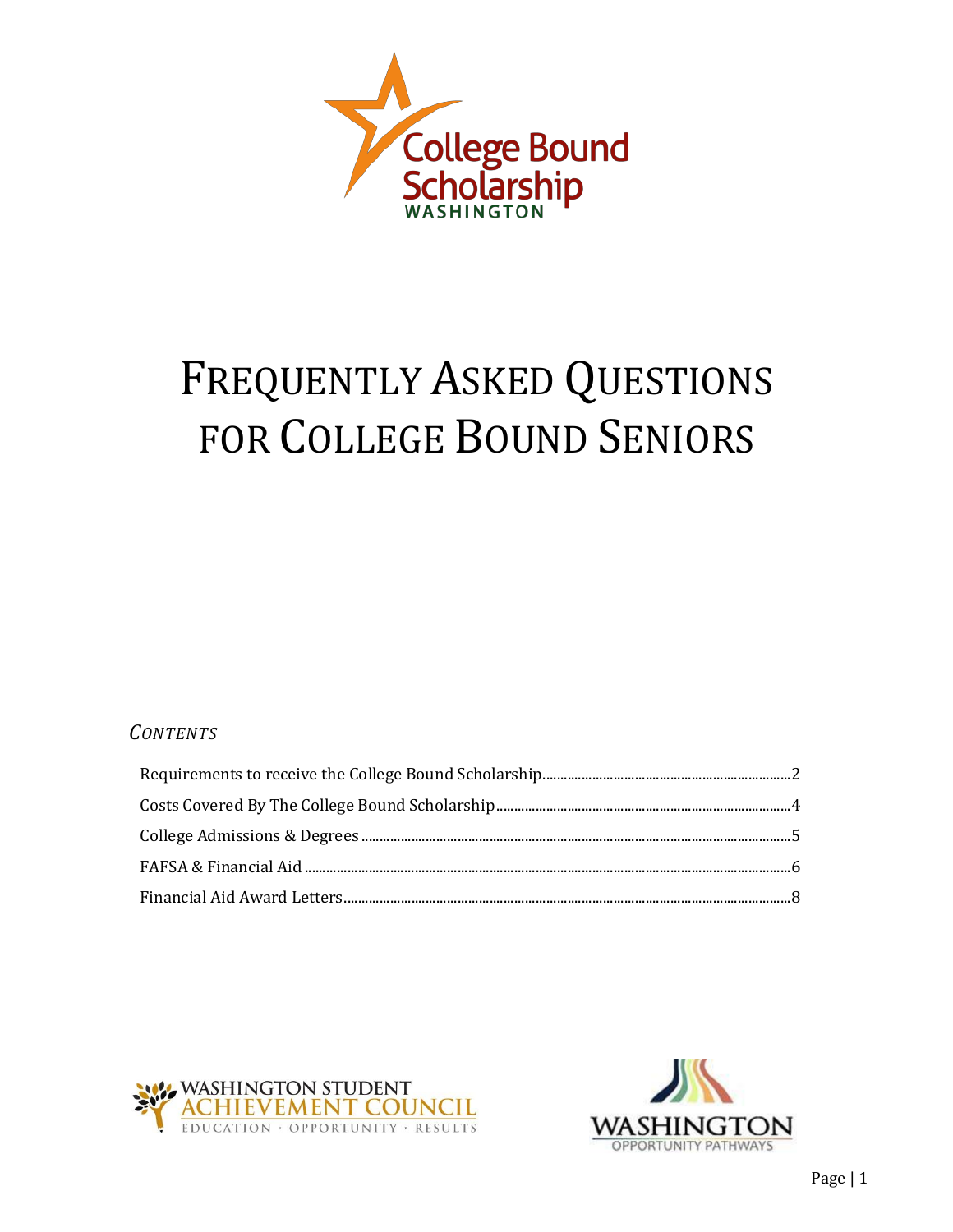### <span id="page-1-0"></span>REQUIREMENTS TO RECEIVE THE COLLEGE BOUND SCHOLARSHIP

#### **1. What are the academic requirements to receive the College Bound Scholarship (CBS)?**

You must:

- **Graduate** from a Washington State High School
- Have a **2.0 cumulative GPA** (the average of all high school classes)

#### **2. Can I earn a GED instead of a high school diploma?**

No. A GED is not accepted.

#### **3. I applied for College Bound when I was in middle school and received a College Bound Certificate, doesn't that guarantee that I will receive the Scholarship?**

No, there are several more steps you must complete to receive the Scholarship. In addition to the academic requirements (see above), you must also meet the income requirement.

Completing the Free Application for Federal Student Aid (FAFSA) provides the college's financial aid staff the information to determine if you meet the income requirement. Since the College Bound Scholarship is need-based, it may not be a part of your financial aid award, if your need has been fully met by other grants and scholarships. You must also be accepted to college and complete the college's financial aid paperwork in a timely manner.

#### 4. Do I have to have a Social Security number (SSN) to receive College Bound - I didn't need **one to apply?**

Although you did not need a Social Security number (SSN) to apply, you must be a U.S. citizen with a Social Security number or an eligible non-citizen with documentation such as an Alien Registration Card to receive federal and state financial aid, including the College Bound Scholarship. For more information, follow this link and scroll down to eligible non-citizen. [readysetgrad.org/residency-citizenship](http://www.readysetgrad.org/residency-citizenship)

Participants in the Deferred Action for Childhood Arrivals (DACA) program are not eligible for federal and state financial aid.

#### **5. I do not meet the citizenship requirements now, but I will soon. Can I apply for financial aid and get my College Bound Scholarship after my citizenship status changes?**

You may apply for financial aid after your status changes. However, participants in the Deferred Action for Childhood Arrivals program are not eligible for federal or state financial aid because their citizenship status is not changed.

#### **6. Do I have to graduate with my high school class to receive College Bound?**

No. You may graduate earlier or later than your original high school class.

#### 7. I had detention a couple of times when I was in high school; does that mean I won't get **the Scholarship?**

Your high school disciplinary record is not considered. However, if you have been convicted of a felony, you are not eligible for the College Bound Scholarship. You are expected to tell the Council or the college if you have a felony conviction.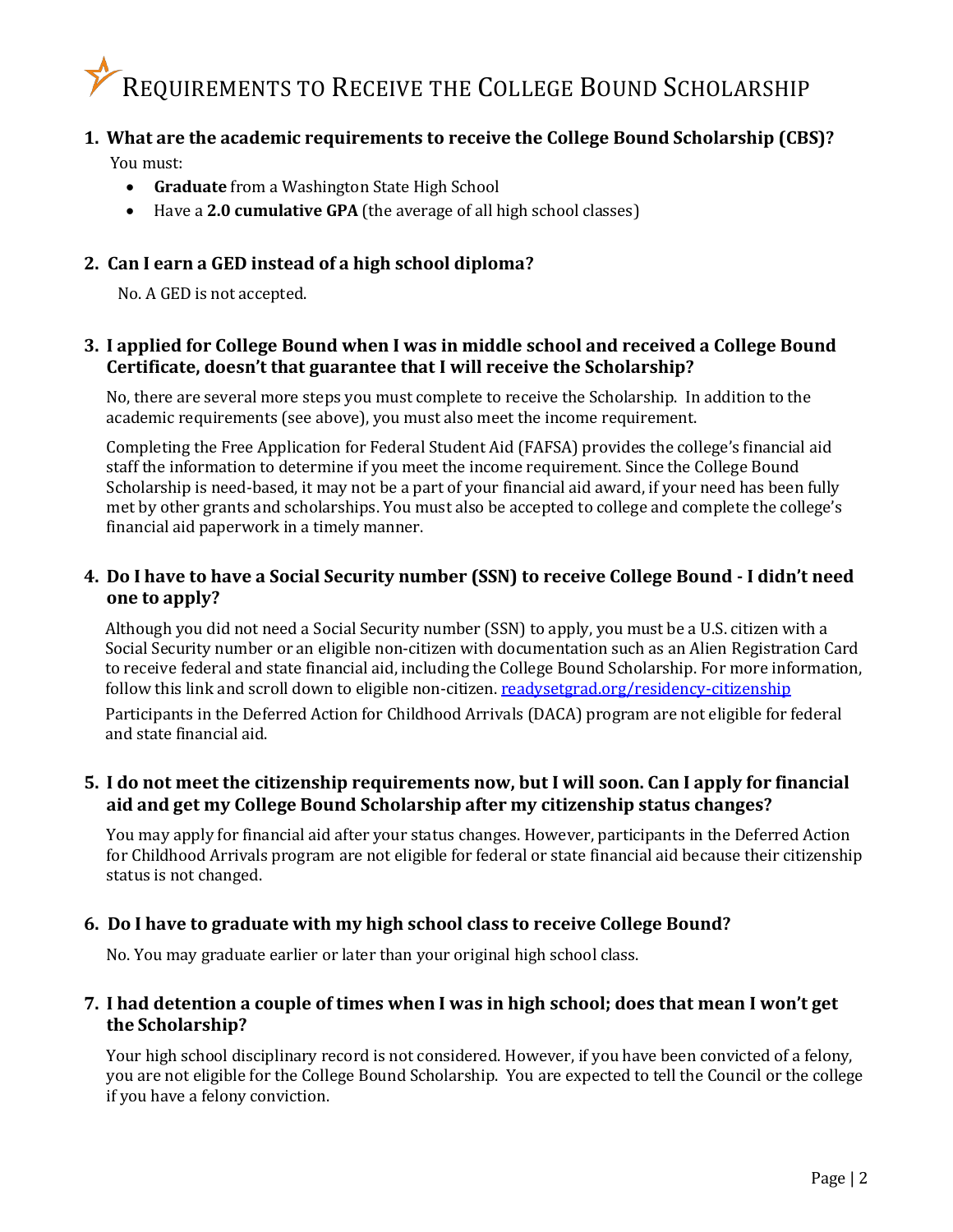#### **8. Do I have to enroll in college right after I graduate from high school to receive the Scholarship?**

No. However, you must enroll in college no later than the fall term (as defined by the college) one academic year following high school graduation. For example, if you graduate by August 2014 you have until fall 2015 to enroll in college. Be sure you meet all the college's deadlines for class registration to complete enrollment.

#### **9. What must I do to continue receiving my College Bound Scholarship once I'm in college?**

You must maintain Satisfactory Academic Progress (SAP), as determined by the college, and meet the income requirement each year as determined by the FAFSA.

#### **10. How many years can I receive my Scholarship?**

College Bound is a four-year scholarship (8 semesters, 12 quarters) that must be used within five years of high school graduation. It is to your advantage to complete your degree within four years. A bachelor's degree is the highest degree you can earn using the CBS.

#### **11. Can I attend college part-time?**

Yes. However, your College Bound funds will be reduced. For example, 9 to 11 quarter credits is considered 3/4 time and College Bound will be reduced to a 75 percent award. Enrolling in 6 to 8 quarter credits will result in a 50 percent pro-rated award. 3 to 5 quarter credit enrollment will result in a 25 percent award.

Remember College Bound is a 4-year scholarship that must be used within five years of high school graduation so plan to finish your degree within the five years.

#### **12. I may need to take a quarter or semester off school- will I lose my Scholarship?**

As long as you are still income eligible, you can "re-start" the College Bound Scholarship. Remember, however, that the College Bound Scholarship is a four-year scholarship that must be used within five years of high school graduation.

#### **13. Whom should I contact when I have a question about College Bound?**

The College Bound toll-free number is 1-888-535-0747, or email us at [collegebound@wsac.wa.gov](mailto:collegebound@wsac.wa.gov)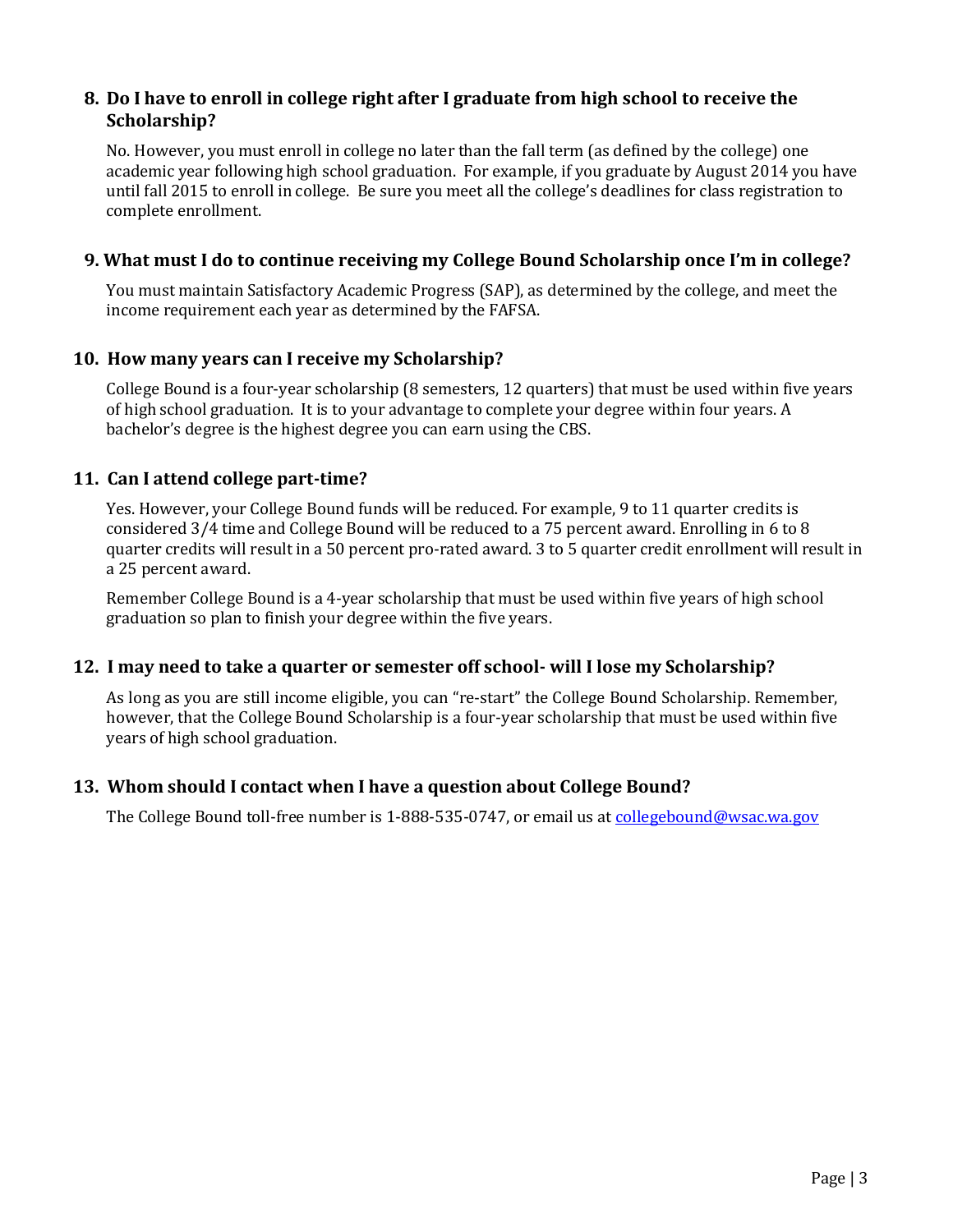## COSTS COVERED BY THE COLLEGE BOUND SCHOLARSHIP

#### <span id="page-3-0"></span>**1. What does the Scholarship pay for?**

College Bound will combine with other state financial aid to cover the average tuition (at comparable public colleges), some fees, and a small book allowance. College Bound is not a 'full-ride' scholarship. The maximum award is based on average tuition and service & activity fees for 15 credits at a public institution, plus the book allowance.

The other college costs such as room and board, transportation, personal expenses, etc. will be the student and family's responsibility and could be covered by a combination of the family's funds and federal grants, loans, scholarships and work-study.

#### **2. What are college fees? Does College Bound pay for them?**

There are various fees charged by the college. College Bound covers only service and activity fees, which are determined by each college. Check the college website for examples of service and activity fees.

#### **3. How much will I get from College Bound?**

The amount of your Scholarship depends on many factors such as your family's income, Expected Family Contribution (EFC), and the costs associated with the college you attend. For example, it will be less expensive if you live at home and attend a community college than if you live on campus and attend a four-year university. The choices you make will affect your financial aid award.

#### **4. How do I get my allowance for books?**

It will be included in your College Bound financial aid award.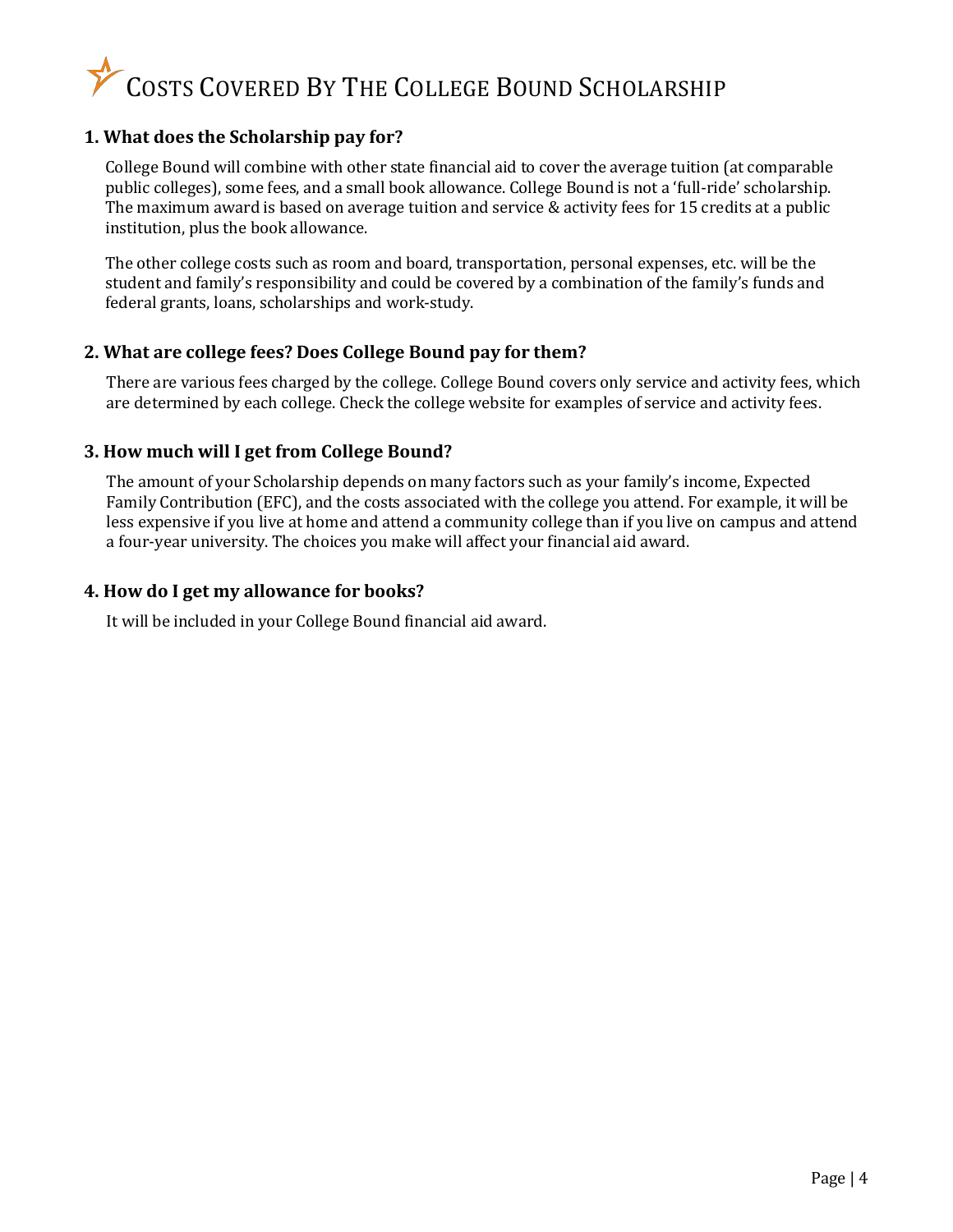## COLLEGE ADMISSIONS & DEGREES

#### <span id="page-4-0"></span>**1. When should I apply to college?**

Every college has different application deadlines. For some large universities, you may begin applying up to one year prior to your high school graduation. For community college or technical college, you may need to apply several months before classes begin. For exact dates, check with the colleges you are considering.

#### **2. Where can I use my College Bound Scholarship? Is there a list of eligible colleges?**

There are 68 eligible institutions in Washington. They include public community or technical colleges, public four-year institutions, approved, independent colleges or universities, or private career colleges where you may use your College Bound Scholarship. Click here for a list: www.readysetgrad.org

#### **3. What is a college application fee?**

Some, but not all colleges, require an application fee when you apply. There are application fee waivers available. If you qualified for an SAT or ACT test waiver, you should also be able to receive the application fee waiver. Ask the Admissions office about waivers or search the college website.

#### **4. Are there other forms and deadlines?**

Yes. You will have to complete forms for the college's Financial Aid office, Residential Life (housing and meal plan), etc. Respond to all requests immediately – delaying could affect your financial aid award, your housing assignment, or class schedule. So keep a calendar and check your mail or email often.

#### **5. What type of degree or certificate can I earn?**

You may earn any approved degree or certificate offered by the 68 schools listed above. Funds may not be used for a Theology program at any school. The highest degree you can earn using the Scholarship is a bachelor's degree.

#### **6. Can I attend a private college even though the tuition is more?**

Yes, however the College Bound Scholarship covers the average tuition at comparable public colleges. This means that the Scholarship for most private four-year institutions will be based on the average award value of Washington's two public research campuses (University of Washington and Washington State University), and for most private two-year institutions it will be based on the award value at community and technical colleges. You will have to make up the difference with other funds.

#### **7. Why should I apply for community college early? I thought you could apply anytime.**

Freshman classes fill up quickly so by applying early you can be assured that you would get the classes you want. Whether you are applying for financial aid or applying to college, it is to your benefit to apply early because you will be at the 'front of the line.' You will likely have a designated date and time to register for classes.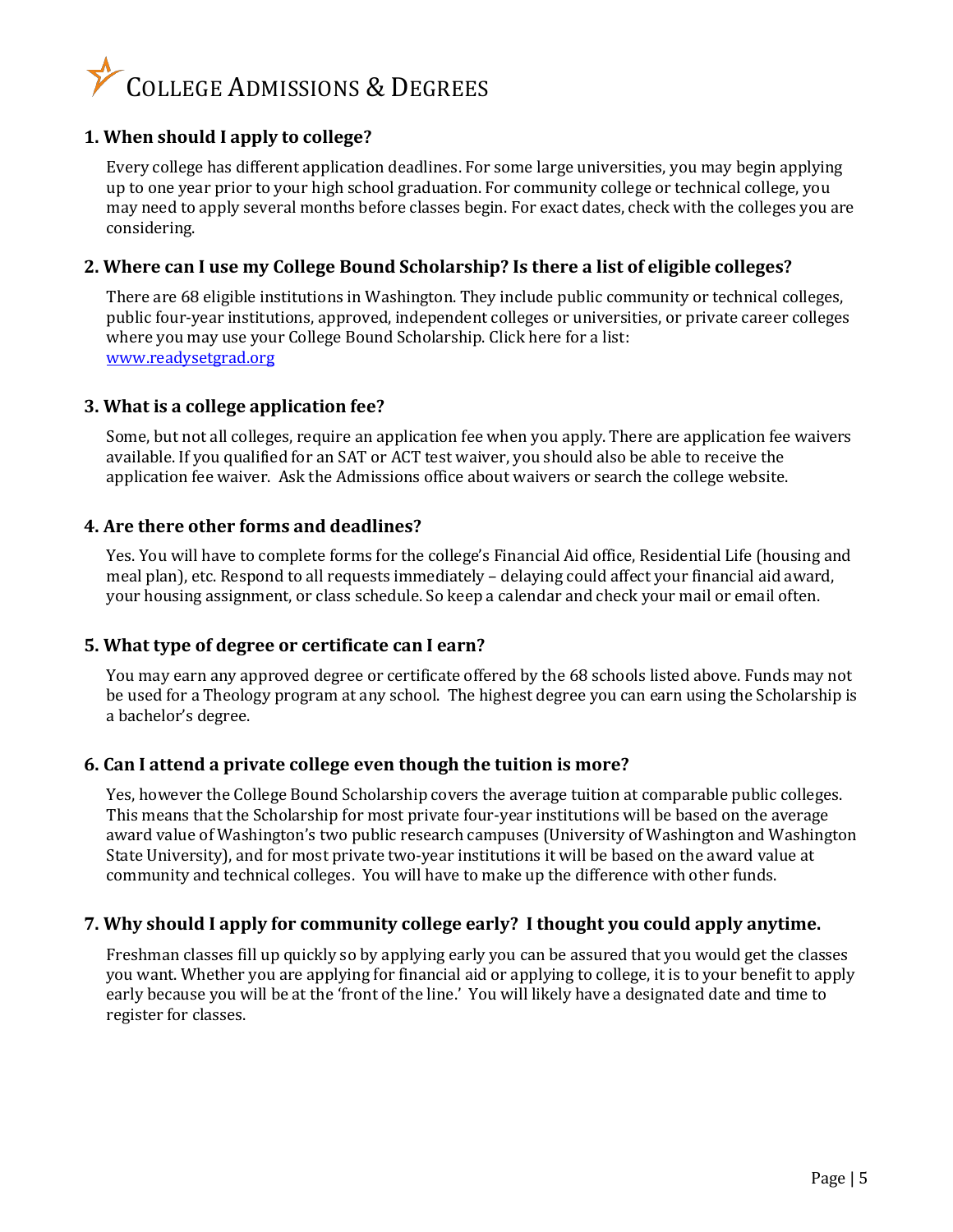

#### <span id="page-5-0"></span>**1. What is the FAFSA?**

It is the Free Application for Federal Student Aid (FAFSA) and may be found at [www.fafsa.gov.](http://www.fafsa.gov/) There are many resources to help you complete the FAFSA – in your community, at your school, at the website [www.fafsa.gov, e](http://www.fafsa.gov/)tc. Never pay someone to help you complete the FAFSA – all resources are free.

#### **2. What is the 'FAFSA priority filing date?'**

February 1st. College Bound students who plan to attend college in the 2014-15 academic year should complete the FAFSA between January 1 and February 1, 2014, to receive priority consideration for the maximum award you are eligible for from all financial aid sources.

#### **3. Do my parents have to file their taxes before I complete the FAFSA?**

No. You may use last year's taxes or estimated tax amounts in your initial FAFSA filing. Once your parents have completed their taxes, you will need to login to the FAFSA site and update the income portion.

#### **4. If I missed the FAFSA priority filing date, have I missed the Scholarship?**

No, but you should still file the FAFSA as soon as possible. You will still be eligible for the College Bound Scholarship if you meet all the requirements. However, other aid sources are limited, which is why you should file by the February 1 FAFSA priority filing date.

#### **5. Should I file the FAFSA if I'm not sure if I'm going to go to college or I'm not sure where?**

Yes, the FAFSA is free and takes less than an hour to complete. If there's any chance you may attend college in the 2014-15 academic year, file it.

#### **6. Do I have to file a FAFSA every year I am in college?**

Yes, file before February 1, as you did your senior year of high school.

#### **7. What happens after I file my FAFSA?**

The Washington Student Achievement Council (the Council) will match your original College Bound application with your FAFSA and notify you by email (the one listed on your FAFSA) if the match was successful. Your parent/guardian will receive a copy of this email.

If you do not receive an email within two weeks of submitting your FAFSA, call the Council at 1-888- 535-0747.

#### **8. How will the colleges know I am a College Bound student – do I have to tell them?**

Your name will automatically be shared with the colleges you indicate on the FAFSA. Be sure to list every college you are considering.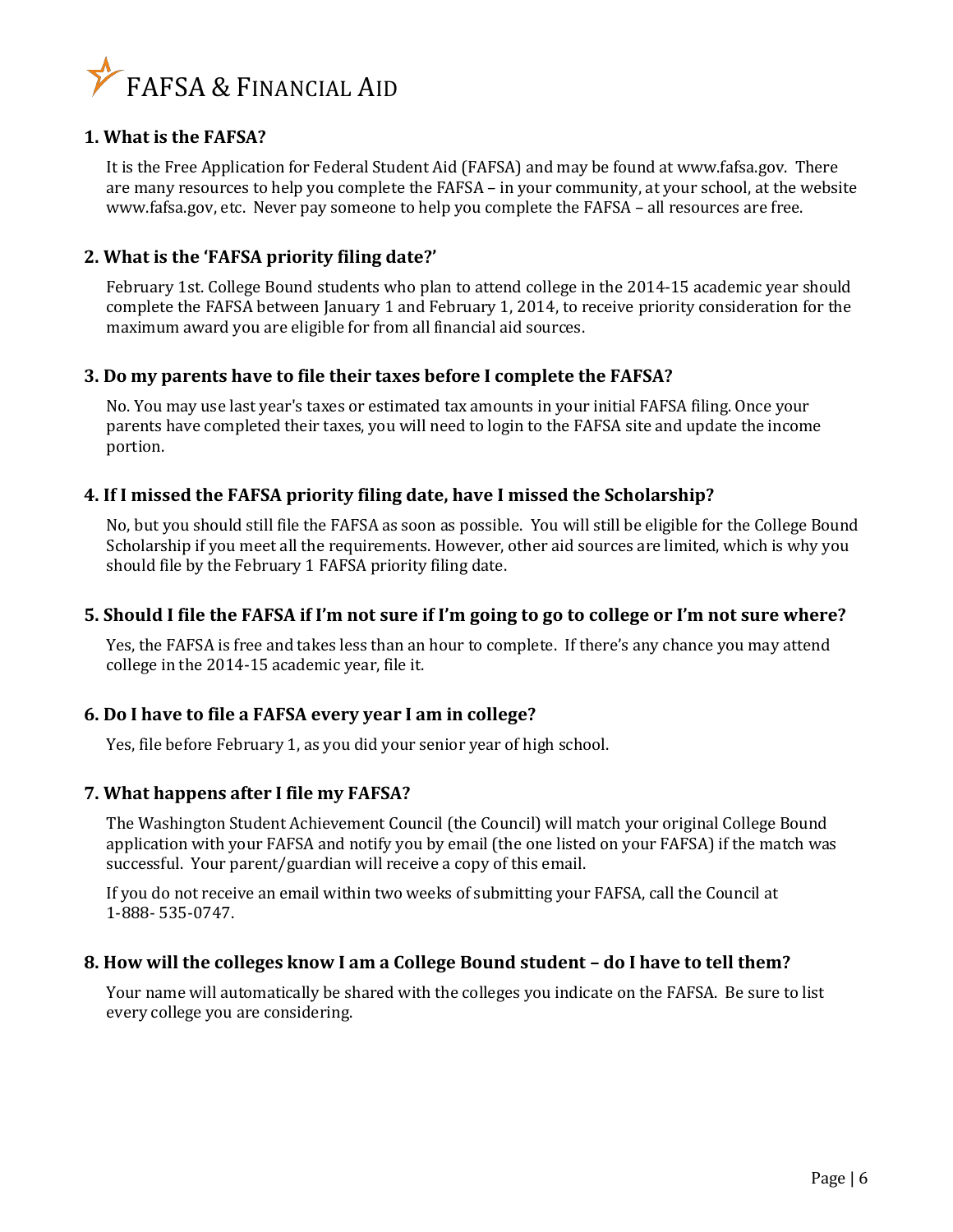#### **9. If I make a mistake on my FAFSA or need to update my information, how do I do that?**

If you wrote an incorrect email or mailing address, forgot to sign the FAFSA, or need to update your income, you may log in to make those changes.

However, if you incorrectly reported your SSN, contact the Financial Aid office at the college.

#### **10. Is the FAFSA the only financial aid form I have to complete?**

No. The FAFSA is only the first step of the financial aid process. Your college will likely have other financial aid forms for you to complete.

#### **11. How do I know if my family meets the College Bound Scholarship income requirement?**

The maximum income for a family of four is 65 percent of the median family income (MFI) which in 2013-14 is \$53,000. To see the MFI chart, with amounts for different family sizes, follow this link [wsac.wa.gov/PayingForCollege/SNG/IncomeChart](http://www.wsac.wa.gov/PayingForCollege/SNG/IncomeChart)

#### **12. My family made too much money this year to receive the Scholarship, but my father may lose his job next year – could I receive College Bound then?**

Yes. Eligibility can be reevaluated or restarted if you have a valid College Bound application, file the FAFSA, and you met the other requirements.

#### **13. We were selected for "income verification" by the college, what does that mean and why were we selected?**

This process is a way for your college to confirm the data you reported is accurate, such as tax returns, on your FAFSA. It is a random process and it is important that you contact the financial aid office immediately. Don't delay – doing so could affect your financial aid award and whether or not you can attend college.

#### **14. How does federal aid (the Pell, SEOG, etc.) affect my financial aid award?**

Think of your financial aid as a complete package – it does not matter which grant pays which expense. Grant aid will combine to cover campus charges and anything remaining will pay for other expenses, such as housing or transportation. The college financial aid office will determine which funds pay tuition.

#### **15. I know what the FAFSA is, but what about the other terms? Where can I find more about SAR, EFC, Work Study, grants, institutional aid, private scholarship, loans?**

This glossary, provided by the U.S. Department of Education, is an excellent resource. [studentaid.ed.gov/glossary#](http://studentaid.ed.gov/glossary)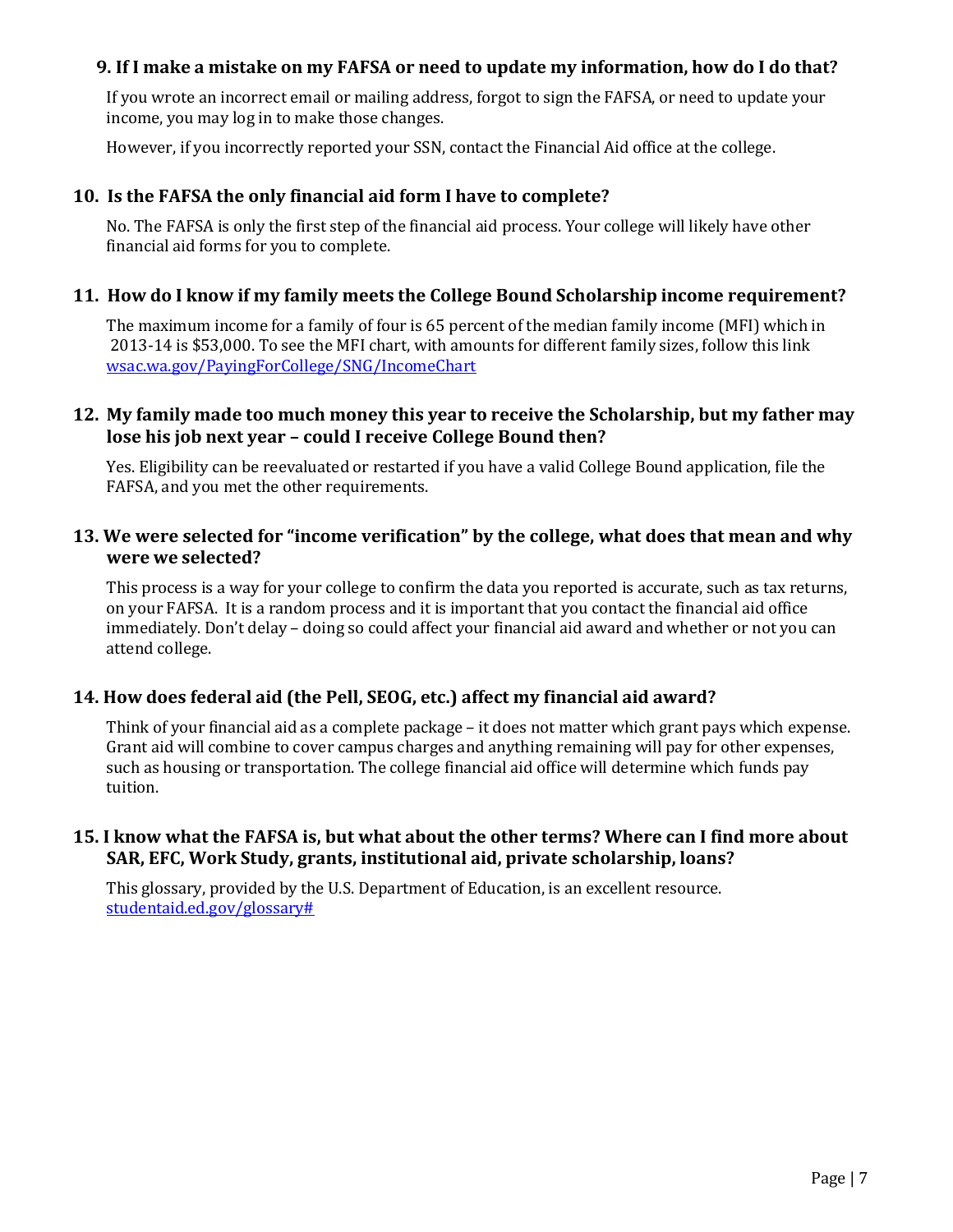### <span id="page-7-0"></span>FINANCIAL AID AWARD LETTERS

#### **1. Will I receive my Award Letter(s) (offer of financial aid) in the mail or by email?**

It depends on the school. Check the website to see if you will be sent an Award Letter or if you have to login and retrieve it from the business office.

#### **2. I received notification that I filed my FAFSA and that it matched with my College Bound application, but I still haven't received my financial aid award letter, why not?**

| <b>POSSIBLE REASON</b>                                                 | <b>ACTION</b>                                                                                      |
|------------------------------------------------------------------------|----------------------------------------------------------------------------------------------------|
| Your FAFSA is incomplete.                                              | Check your email for messages from the Department of Education.                                    |
| You did not include the college<br>name on your FAFSA.                 | Check the list of schools on your FAFSA. Make updates if<br>necessary.                             |
| You have been chosen for the<br><b>Verification Process.</b>           | Contact the college's Financial Aid office and supply the requested<br>information immediately.    |
| Your high school graduation<br>requirements have not been<br>verified. | Contact the Council to find out if a copy of your final transcript is<br>required. 1-888-535-0747. |
| Your family does not meet the<br>income requirements.                  | Review the income requirements at<br>wsac.wa.gov/PayingForCollege/SNG/IncomeChart                  |
| You missed the enrollment<br>deadline at the college.                  | Check the college's website to make sure you met the deadline.                                     |
| The college has not prepared<br>Award Letters yet.                     | Check the college's site for when Award Letters will be sent.                                      |

#### **3. I don't understand my Award Letter, who can help me?**

Check out your college's financial aid web page for an explanation of the Award Letter and an explanation of your options.

Many colleges now use the "Shopping Sheet," a standardized financial aid Award Letter. To see an example of a standardized shopping sheet, click here: <http://studentaid.ed.gov/sites/default/files/comparing-colleges.pdf>

Comparing Award Letters is also recommended, as you decide which school is the best fit for you. You can use an online calculator at [http://studentaid.ed.gov/fafsa/next-steps/comparing-aid-offers.](http://studentaid.ed.gov/fafsa/next-steps/comparing-aid-offers)